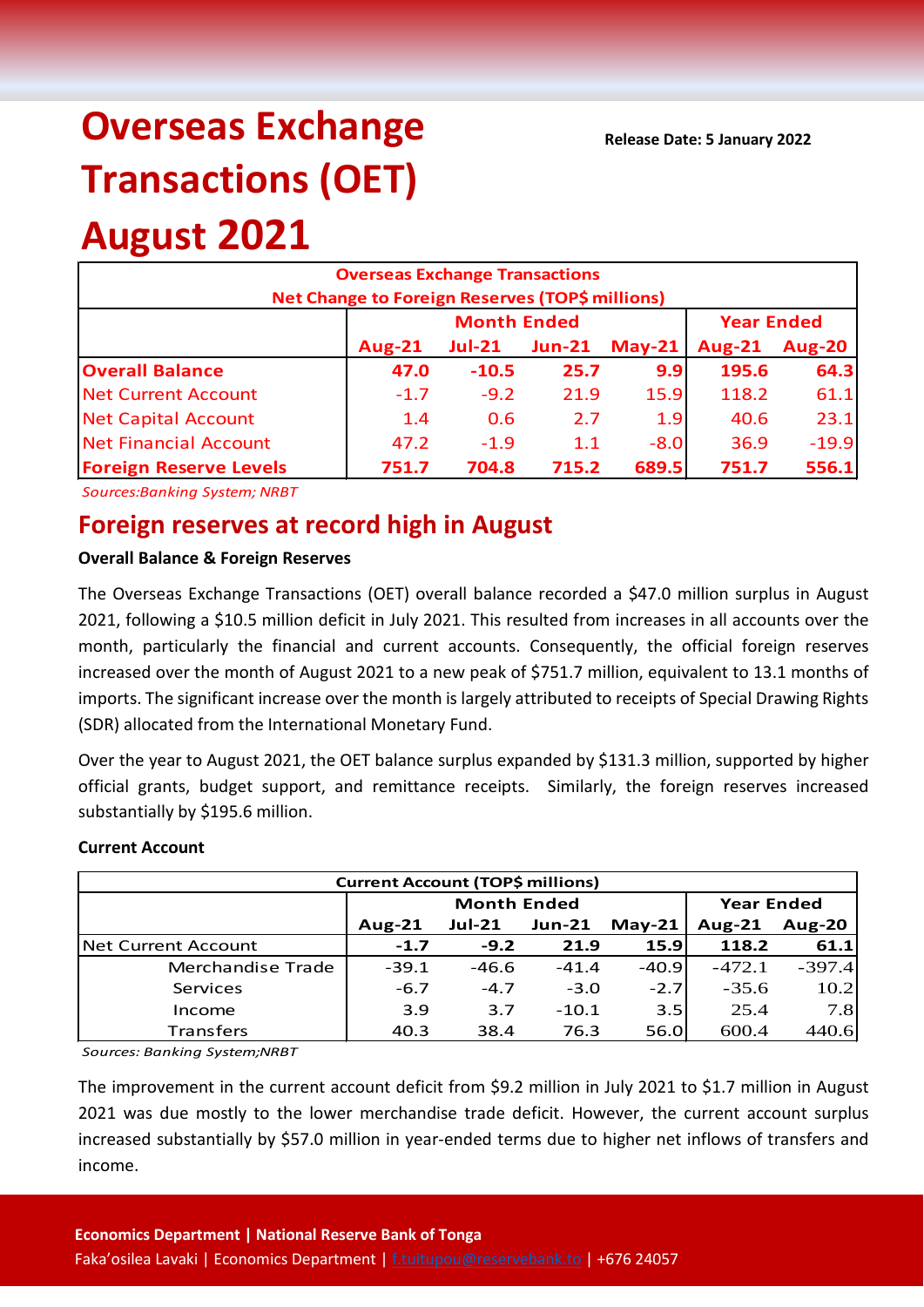Total import payments declined in August 2021 by \$7.0 million (14.7%) from lower payments for oil, wholesale & retail goods, motor vehicles, and construction materials. However, payments for other imports (mostly government) increased over the month. Total export proceeds, however, rose slightly over the month by \$0.6 million mainly from higher agricultural export proceeds and marine export receipts. Annually, the merchandise trade deficit widened by \$74.6 million (18.8%) as import payments rose by \$71.3 million (14.7%), driven by payments for wholesale & retail goods, motor vehicles, and construction materials. This offset lower payments for oil imports. Additionally, total export proceeds fell over the year by \$3.3 million (20.5%) underpinned by lower proceeds for marine exports and agricultural exports. This reflected the impact of the border lockdown on the fishing industry and an unfavourable harvesting season particularly for the squash exports.

Total transfer receipts rose over the month by \$1.7 million to a total of \$46.7million, due mostly to a \$1.4 million increase in non-profit transfer receipts. This was followed by a slight increase in private transfers by \$0.8 million, offsetting the decline in official transfers receipts by \$0.5 million. Over the year, transfer receipts increased significantly by \$167.2 million (32.8%), reflecting major official transfer receipts for the Government's budget support, project grants, and relief funds for COVID-19, as well as higher private remittances.

Total net income rose marginally from a \$3.7 million surplus in July 2021 to a \$3.9 million surplus in August 2021. This stemmed from increases in income receipts by \$0.8 million over the month supported by higher compensation of employees. In the year to August 2021, the net income surplus rose by \$17.6 million due to an increase in receipts by \$19.9 million (73.2%), largely from seasonal workers. The higher remittances over the year have also contributed to the increase despite the negative impacts of COVID-19.

The deficit in services widened over the month by \$2.0 million as service payments increased by \$1.4 million (12.6%) while service receipts declined slightly by \$0.6 million (10.1%). The higher service payments were mainly forsea freight, professional & management services, and postal & courier services. This reflects the increasing cost of transportation in relation to disruptions to shipping routes, additional security measures, and rising global oil prices. In year-ended terms, the services account recorded a \$35.6 million deficit compared to the \$10.2 million surplus in August 2020. This reflects the impact of the border lockdown, which has taken a toll on tourism activities over the past year. Both travel receipts and payments fell over the year by \$62.9 million (72.1%) and \$15.8 million (43.3%), respectively.

#### **Capital Account**

| Capital Account (TOP\$ millions) |                    |          |               |          |                   |               |  |  |
|----------------------------------|--------------------|----------|---------------|----------|-------------------|---------------|--|--|
|                                  | <b>Month Ended</b> |          |               |          | <b>Year Ended</b> |               |  |  |
|                                  | Aug- $21$          | $Jul-21$ | <b>Jun-21</b> | $May-21$ | <b>Aug-21</b>     | <b>Aug-20</b> |  |  |
| Net Capital Account              | 1.4                | 0.6      | 2.7           | 1.9      | 40.6              | 23.1          |  |  |
| Official                         | 0.0                | 0.0      | 1.9           | 0.3      | 25.6              | 11.4          |  |  |
| Private                          | 1.4                | 0.6      | 0.7           | 1.6      | 15.0              | 11.7          |  |  |

*Sources: Banking System;NRBT*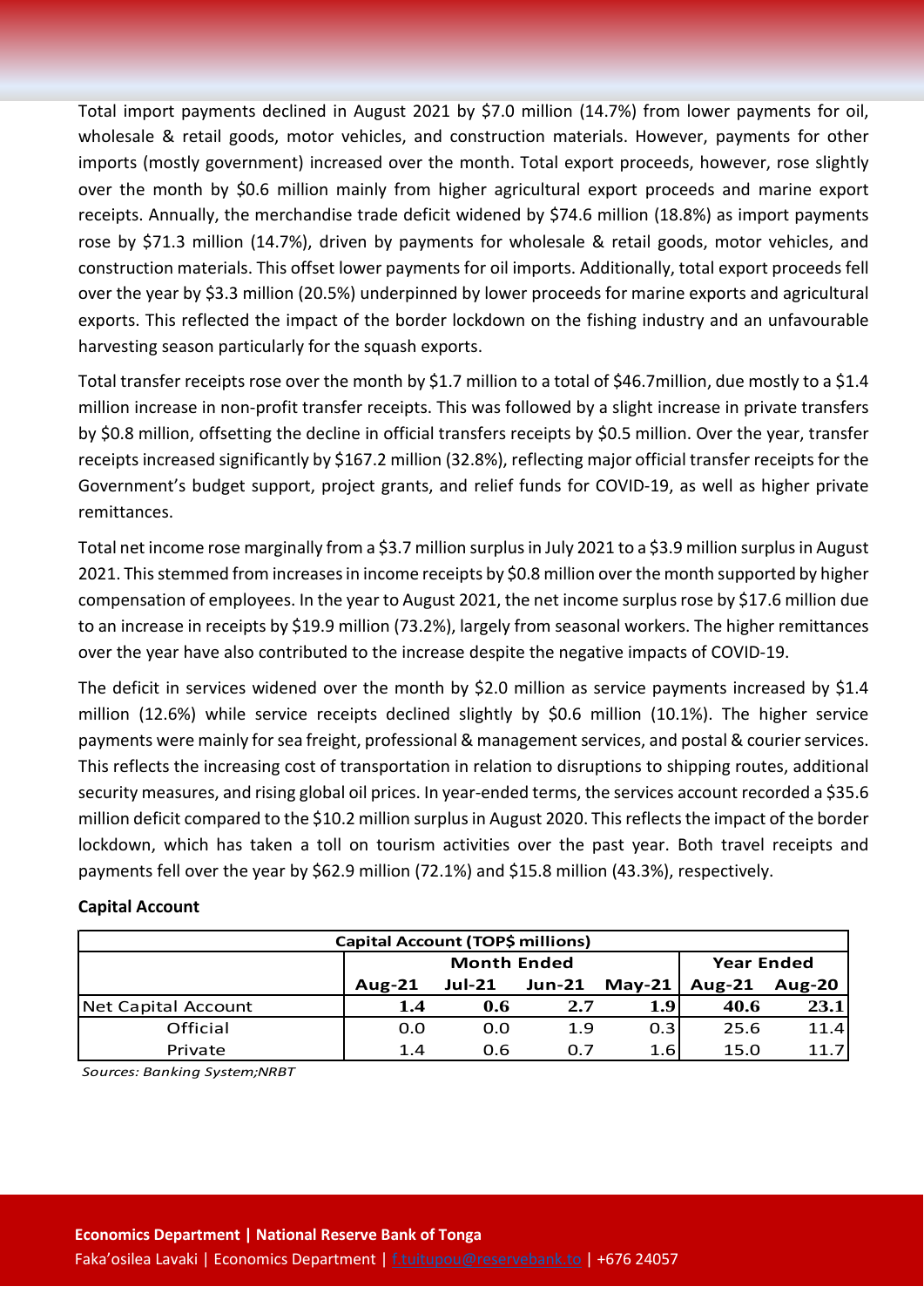The capital account recorded a higher surplus of \$1.4 million in August 2021. This was mostly attributed to an increase in private capital receipts by \$0.8 million. There were no capital payments during the month.

In year-ended terms, the capital account surplus expanded to \$40.6 million. This was mainly supported by higher receipts of official and private funds for construction projects. However, capital account payments fell underpinned by lower payments for both private and official investments.

#### **Financial Account**

| <b>Financial Account (TOP\$ millions)</b> |                    |          |               |          |                   |               |  |  |
|-------------------------------------------|--------------------|----------|---------------|----------|-------------------|---------------|--|--|
|                                           | <b>Month Ended</b> |          |               |          | <b>Year Ended</b> |               |  |  |
|                                           | Aug- $21$          | $Jul-21$ | <b>Jun-21</b> | $May-21$ | Aug- $21$         | <b>Aug-20</b> |  |  |
| Net Financial Account                     | 47.2               | $-1.9$   | 1.1           | $-7.9$   | 36.9              | $-19.9$       |  |  |
| Direct Investment                         | $-0.1$             | 0.6      | $-1.0$        | $-0.1$   | $-0.2$            | 1.5           |  |  |
| Portfolio Investment                      | 0.0                | 0.0      | 0.0           | 0.0      | $-9.0$            | $-11.2$       |  |  |
| Other Investment                          | 47.3               | $-2.5$   | 2.1           | $-7.8$   | 46.1              | $-10.2$       |  |  |

*Note: The Net Financial Account figures incorporate also the net reconcilliation items which is not reflected in the table below Sources: Banking System;NRBT*

The financial account recorded a surplus of \$47.2 million in August 2021 following the \$1.9 million deficit recorded in July 2021. The sharp increase in other investment net receipts reflects the IMF SDR reallocation, coupled with the lower interbank transfers. This monthly movement also contributed to the financial account surplus over the year to August 2021 of \$36.9 million, compared to the \$19.9 million deficit in August 2020. This was also supported by the lower interbank transfer payments and higher financial receipts compared to the previous year.

#### **Outlook**

The NRBT projects foreign reserves to remain at comfortable levels above the 3 months of import cover in the medium term, supported by the successful vaccine rollout, the reopening of the border for international travel and the resumption of tourism activities. Budget support and grants pledged by donors to assist the Government's efforts in COVID-19 preparedness and economic recovery will also support the foreign reserves. Additionally, deferrals and suspension of external debt repayments also support the outlook. Remittances are expected to increase in the near term, supported by more seasonal workers departing for Australia and New Zealand as well as the holiday festivities. The prolonged pandemic uncertainties, along with Tonga's vulnerability to natural disasters and external shocks, are downside risks to the outlook.